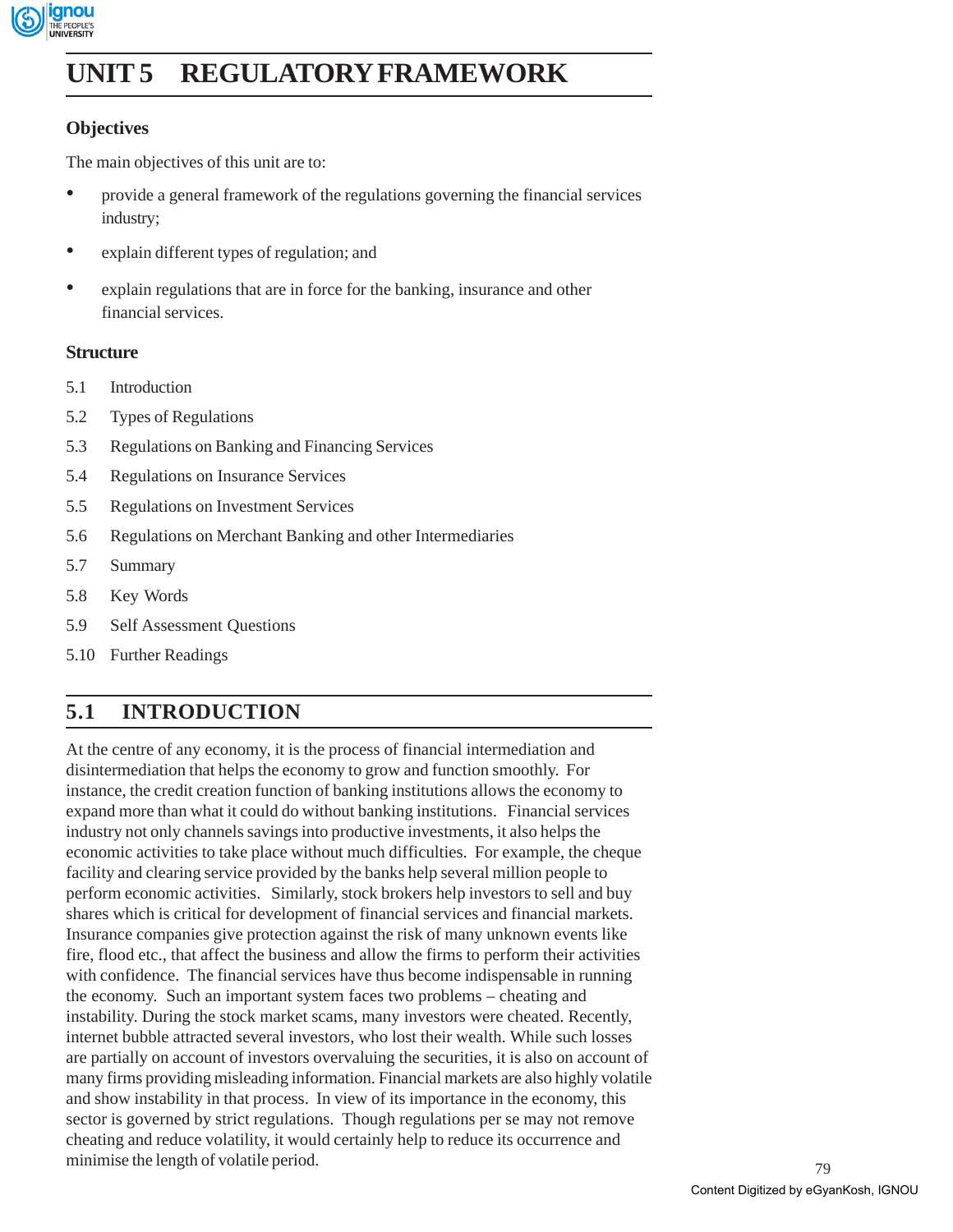

A financial service cannot generally be tested at the time of purchase since there is a time-lag between the purchase of service and its actual effect. For example, when you buy a share through a member of stock exchange, the service completes only at the time of physical delivery of shares. Similarly, when you buy units of mutual fund and take its expert service of investment, the results of this service is known only in the future. In case of dealings in cheques, the service concludes only when the cheque amount is credited or debited in your account but the time-lag is short. The need for regulation stems from the problems of failure of the firms which provide financial services in the meantime and thus causing hardship to the purchaser. Since financial system is closely integrated and inter-linked, failure of one firm often affects other firms and thus the entire financial system is affected. Further, in a competitive market for borrowing and lending where the spread is thin, financial services firms often take high risk to maximize the return and thus are more susceptible to default. There are several other events that can imperil the interest of investors and others who avail the services. The list includes fraud, misfeasance and collapse of an institution due to mismanagement. Regulations are thus in place to safeguard the interests of the participants of the system and prevent economic instability. The second aspect assumes more relevance recently after several East-Asian economies have suffered due to the failure of the financial system.

### **5.2 TYPES OF REGULATIONS**

The regulatory framework relating to financial services can be broadly classified into three main types. One set of regulations determine the types of activities that different forms of institution are permitted to engage in. These regulations can be called as *structural regulations*. For example, the Securities and Exchange Board of India (SEBI) insists that merchant bankers and stock broking institutions, to separate all their fund-based activities. Similarly, the Reserve Bank of India (RBI) has prescribed the activities that commercial banks can provide to the investors. Structural regulation thus involves demarcation lines between the activities of financial institutions but many of them have in fact been eroding in recent years. Banks are now providing various services like leasing, term loan, credit cards, etc., in addition to their traditional service of working capital lending. The rationale behind expanding the activities that can be provided by the financial service companies is the desire of regulatory authorities to create greater competition.

There are regulations that cover the internal management of financial institutions and other financial service organisations in relation to capital adequacy, liquidity and solvency. The SEBI for instance has prescribed minimum net worth requirement for various financial service firms that come under its jurisdiction. The objective of these regulation is to restrict the firms without adequate resources from entering into this field. Recently, the RBI has regulated the non-banking finance companies in raising public deposits. These regulations are known as *prudential regulations* as they aim to evolve certain prudential norms for the operation of the industry.

There are number of *investor protection regulations*. All regulatory agencies in the financial sector claim that the primary objective of the agency is to protect the interest of investors. It is generally perceived that investors are the weakest participants of the financial markets and hence need protection from malpractice, fraud and collapse. The information asymmetry between the investors and financial intermediary or institution affects the investors and thus regulatory agencies step-in to protect the interest of the investors. Thus, investor protection regulations are often in the nature of demanding larger disclosure of information.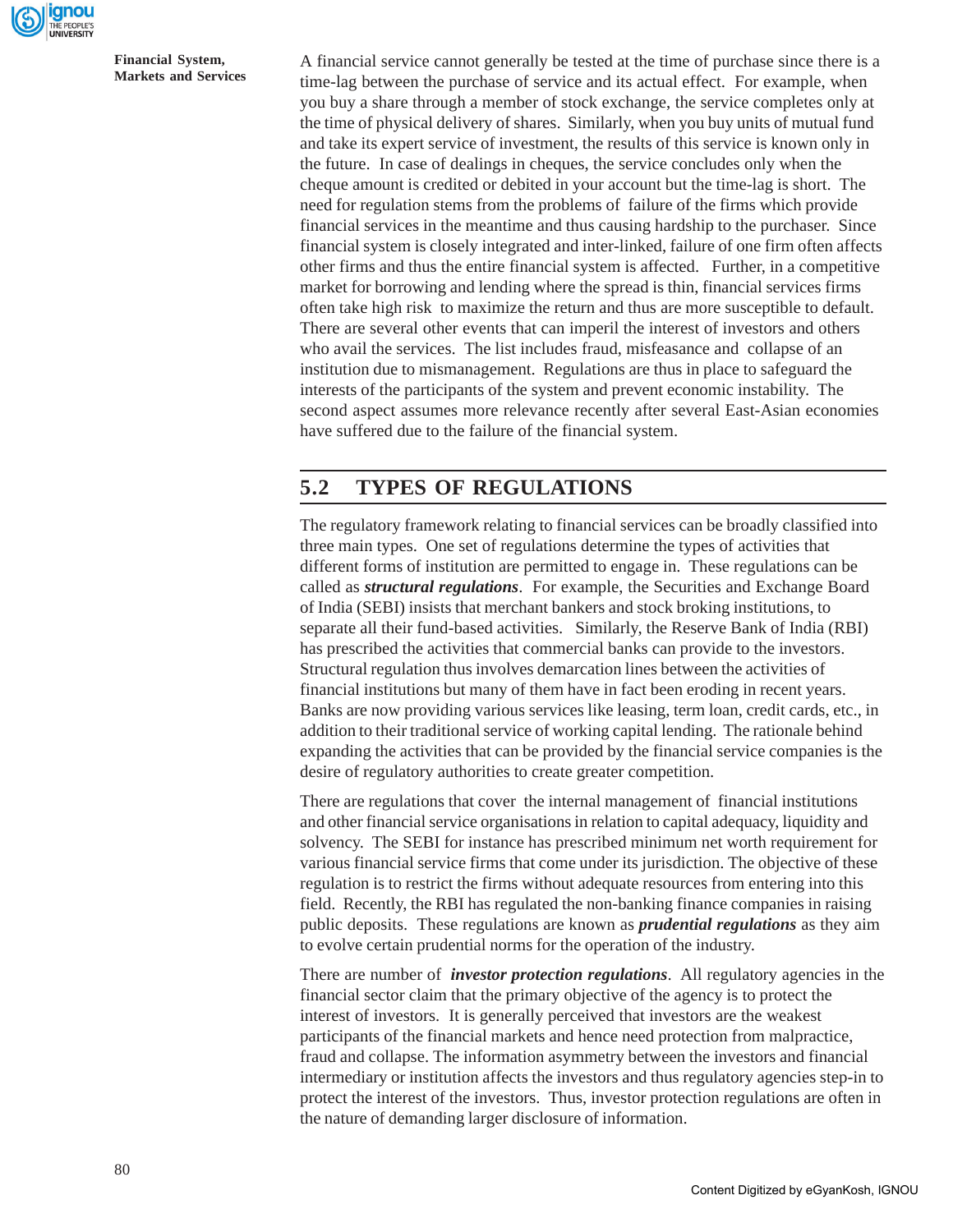

The regulations can also be classified on their scope. There are regulation which deal **Regulatory Framework** with the macro aspects of the system. For example, legislation enacted in the parliament like Banking Regulation Act, Securities Contracts Regulation Act, etc., deal with the macro aspects of respective institutions. The regulatory authorities under the legislation evolve rules, guidelines and regulations that govern the micro aspects and operational issues. In addition to the regulations passed under formal statue and regulators, there are self-regulations from the industry association. For example, the foreign exchange dealers have their own self-regulation in addition to several other statues and guidelines that govern their activities. Similarly, the merchant bankers association is developing self-regulation that will govern their members in addition to SEBI regulation. In the US and other developed markets, there are associations for financial analysts which admit the members after they pass examination and evolve code of conducts when they desire to practice as financial analyst.

The regulations in general aim to ensure the soundness and safety of financial institutions, maintain the integrity of the transmission mechanism and protection of the consumers of financial services. The regulations also ensure freedom of operation to improve the efficiency and provide adequate scope for innovation that benefit the investors and other participants. The success of the regulation thus not only depends on its ability to ensure investors protection but is also determined by the level of advancement and sophistication the system has achieved. In other words, regulation should not block the development of financial service industry.

| <b>Level I</b>   | <b>Government of India</b>                         |  |  |
|------------------|----------------------------------------------------|--|--|
|                  | Appellate Authority and Regulator in certain cases |  |  |
| Level II         | <b>Legislation passed in the Parliament</b>        |  |  |
|                  | Banking Regulation Act, SCRA, Insurance Act        |  |  |
|                  | Indian Trust Act, etc.                             |  |  |
| <b>Level III</b> | <b>Institutions under an Act of Parliament</b>     |  |  |
|                  | UTI Act, LIC Act, GIC Act, etc.                    |  |  |
| <b>Level IV</b>  | <b>Regulators</b>                                  |  |  |
|                  | RBI, SEBI, IRA, Forward Market Commission          |  |  |
| <b>Level V</b>   | <b>Regulations given by the Regulators</b>         |  |  |
|                  | RBI Directions to Commercial Banks,                |  |  |
|                  | NBFCs Directions issued by the RBI,                |  |  |
|                  | SEBI Regulations, Guidelines, Notification, etc.   |  |  |
| <b>Level VI</b>  | <b>Self-Regulation</b>                             |  |  |
|                  | By-laws, Rules and Regulations and Code of Conduct |  |  |
|                  | issued by the various Financial Service Industry   |  |  |
|                  | Associations.                                      |  |  |

#### **Exhibit 5.1 : Different Levels of Regulation on Financial Services**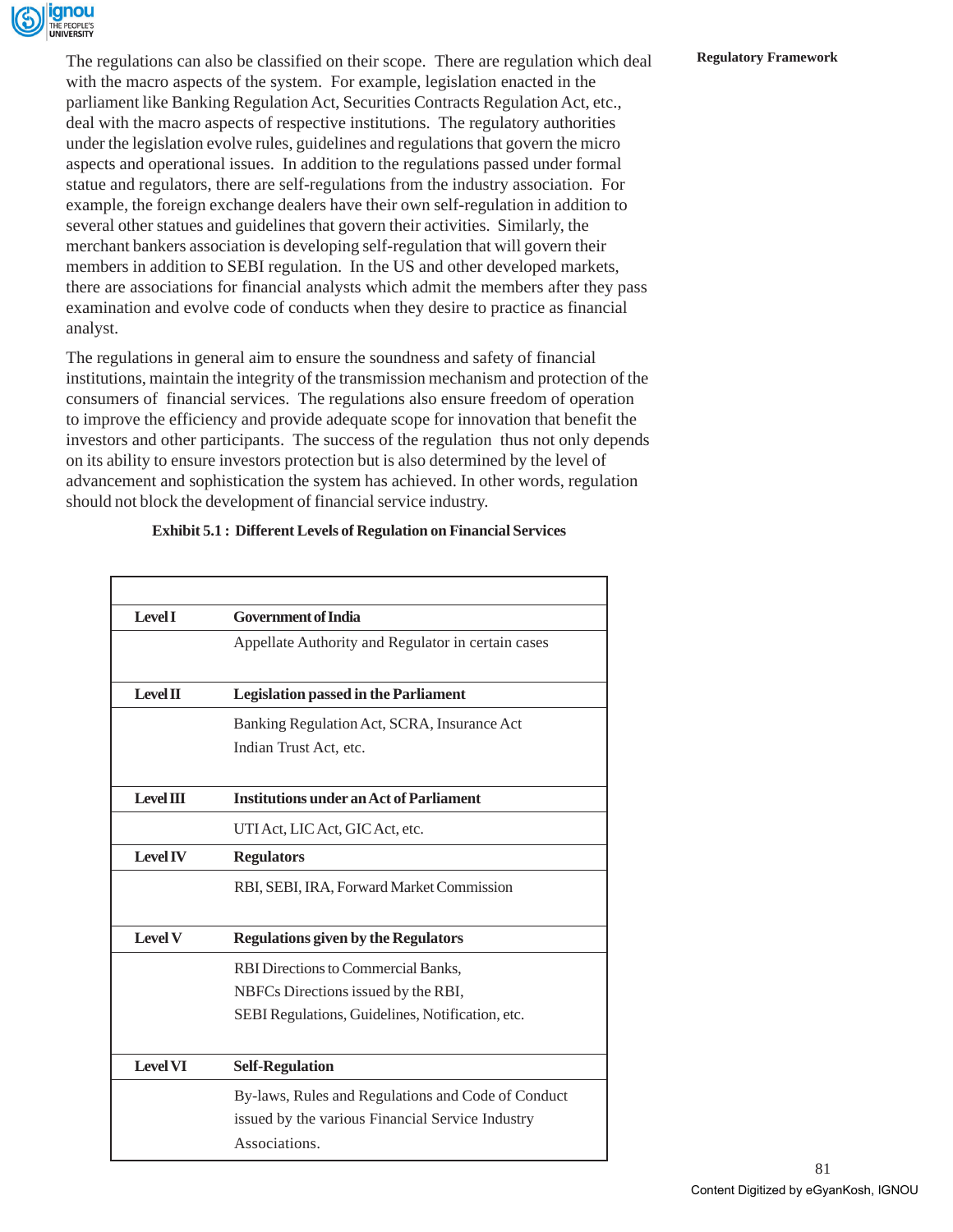

| <b>Financial System,</b> |  |
|--------------------------|--|
| Markets and Services     |  |

#### **Activity 1**

a) State the broad objectives of regulation relating to financial services.

......................................................................................................................

......................................................................................................................

b) Give a few examples of prudential regulations relating to stock broking service. ......................................................................................................................

......................................................................................................................

......................................................................................................................

c) Why do we need regulators when there are comprehensive legislation covering different financial services?

### **5.3 REGULATIONS ON BANKING AND FINANCING SERVICES**

Financial intermediaries mobilise savings and allocate (lend) capital to different users. Savings and capital allocation are two important activities of the economy and they together determine the growth of the economy. Often, these two are used to change the direction of the economy to achieve desired results. The Governments all over the world frame the polices relating to savings and capital allocation but entrust the responsibility of monitoring them to the central bank. In India, the Reserve Bank of India, as the central bank of the country, is the nerve centre of the Indian financial system. It regulates all institutions that are connected with savings and capital allocation. By regulation, it does not mean that RBI determines the savings rate or the capital allocation ratios to different sectors or firms in the economy. While in a closed economy, these are determined by the government whereas in a free-market economy to which India is slowly moving, these are by and large determined by the market forces. The role of RBI is to frame regulations that help the orderly functioning of the institutions that raise and lend the capital. Commercial banks and non-banking financial institutions are two major set of institutions that come under the regulation of RBI.

#### a) **Banking Institutions**

In order to develop a sound banking system in the country, the RBI regulates the commercial banking institutions in the following ways:

- a) It is the licensing authority to sanction the establishment of new bank or new branch;
- b) It prescribes the minimum capital, reserves and use of profits and reserves, distribution of dividends, maintenance of minimum cash reserves and other liquid assets;
- c) It has the authority to inspect or conduct investigation on the working of the banks; and
- d) It has the power to control the appointment of Chairman and Chief Executive Officer of the private banks and nominate members in the Board of Directors.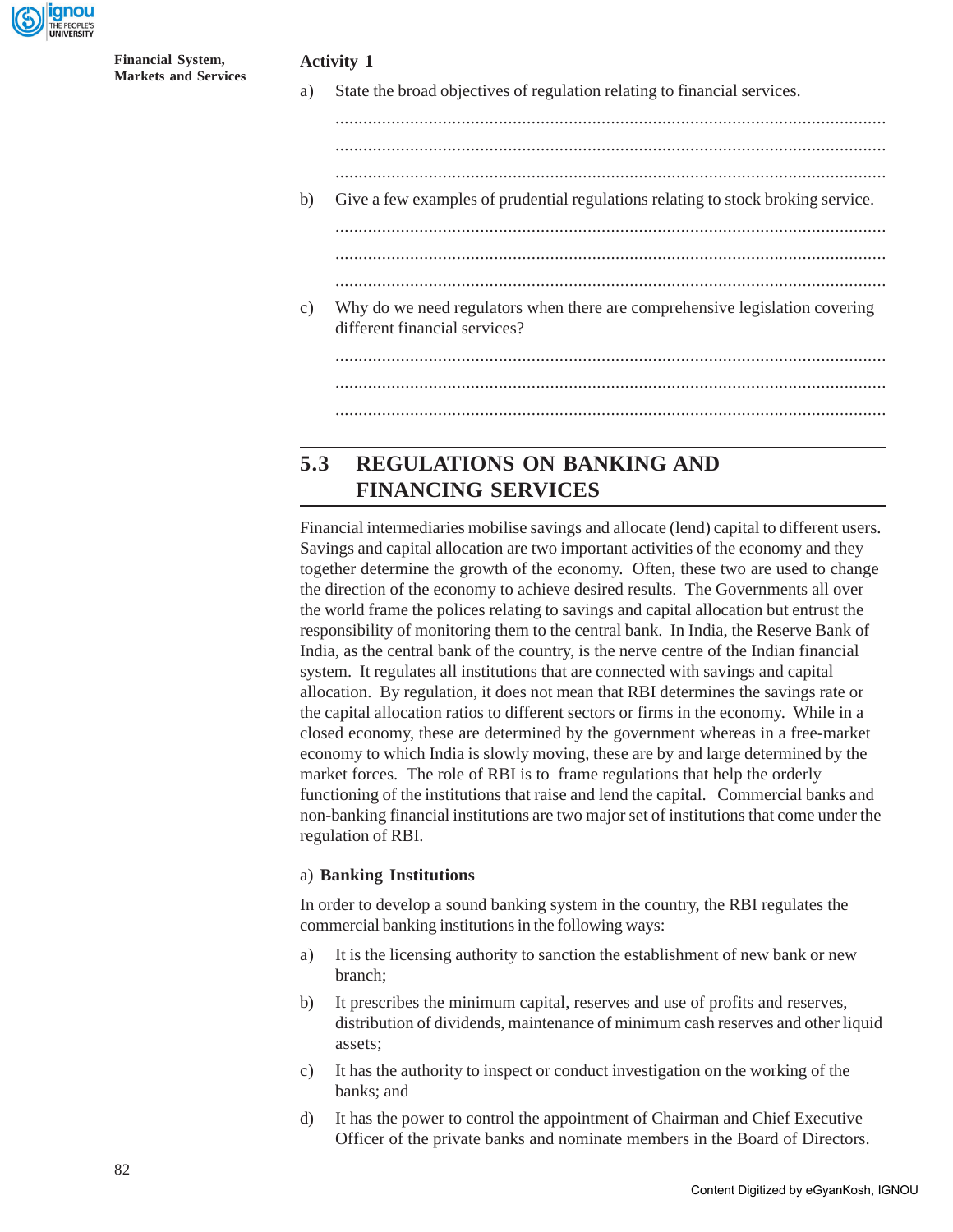

The central bank also effectively regulates the credit flows through monetary policy. **Regulatory Framework** It controls the amount available for credit by prescribing cash reserve ratio and statutory liquidity ratio. It also takes away cash through treasury operations by periodically issuing bonds and REPOS. It also intervenes the credit flows by prescribing limits of credit availability to different sectors and industries or increase the bank rate to make credit unattractive. The list of techniques used to control the credit flows are (a) Open Market Operations, (b) Bank Rate, (c) Discretionary control of Refinance and Rediscounting, (d) Direct Regulation of Interest Rate on Commercial Banks Deposits and Loans (the RBI has recently allowed the banks to determine the rates on their own), (e) Cash Reserve Ratio, (f) Statutory Liquidity Ratio, (g) Direct Credit Allocation and Credit Rationing, (h) Selective Credit Controls and (i) Moral Suasion.

The RBI also regulates factoring, bill discounting and credit card services offered by the commercial banks and other institutions.

The Banking Regulation Act, 1949 also regulates the activities of commercial banks. The Act was passed in 1949 to consolidate and amend the laws relating to banking companies. The Act, as amended up-to-date, is a comprehensive piece of legislation aimed at the development of sound and balanced growth of banking business in the country. It has extensively enlarged the control of RBI over the entire industry. Right from the definition of the word *banking*, its licensing, functioning, capital and reserve requirements, banking operations and management structure, liquidity provisions and profit distribution and bank inspection down to the take-overs and amalgamation of the banks and their liquidation have all been extensively covered under the Act.

#### b) **Non-banking Financial Companies**

The non-banking financial companies (NBFC) has recorded marked growth in recent years. The Khanna committee had estimated the total deposits of NBFCs at the end of March 94 at Rs. 56,559 crore and constituted 17.4 per cent of the total deposits held by the banks. There are different types of NBFCs. The list includes loan companies, investment companies, hire-purchase finance companies, equipment leasing companies, mutual benefit finance companies and housing finance companies. The mushroom growth of these institutions has also caused many unhealthy developments in this segment of the financial system. Realising the importance of these institutions, the government instead of curbing the growth of the institutions has brought regulations to ensure some discipline while discharging their functions. The Banking Laws (Miscellaneous Provisions) Act, 1963 was introduced to regulate the NBFCs. The RBI which derives powers under the Act regulates the NBFCs as follows:

- a) It requires the NBFCs of certain categories to register with it and provide periodical statements on their working;
- b) It prescribes the types of companies which are eligible to raise funds from public and its members;
- c) It also prescribes the extent to which the funds could be raised and the terms and condition thereof;
- d) NBFCs are also required to invest certain percentage of the deposits in the approved securities and maintain reserve fund.
- e) It also has the powers to determine policy and give directions relating to deployment of funds and capital adequacy norms, accounting standards, provision for bad and doubtful debts, etc.
- f) It also collects periodic reports and has the powers to collect information on any aspects relating to the functioning of the NBFCs, conduct inspection of the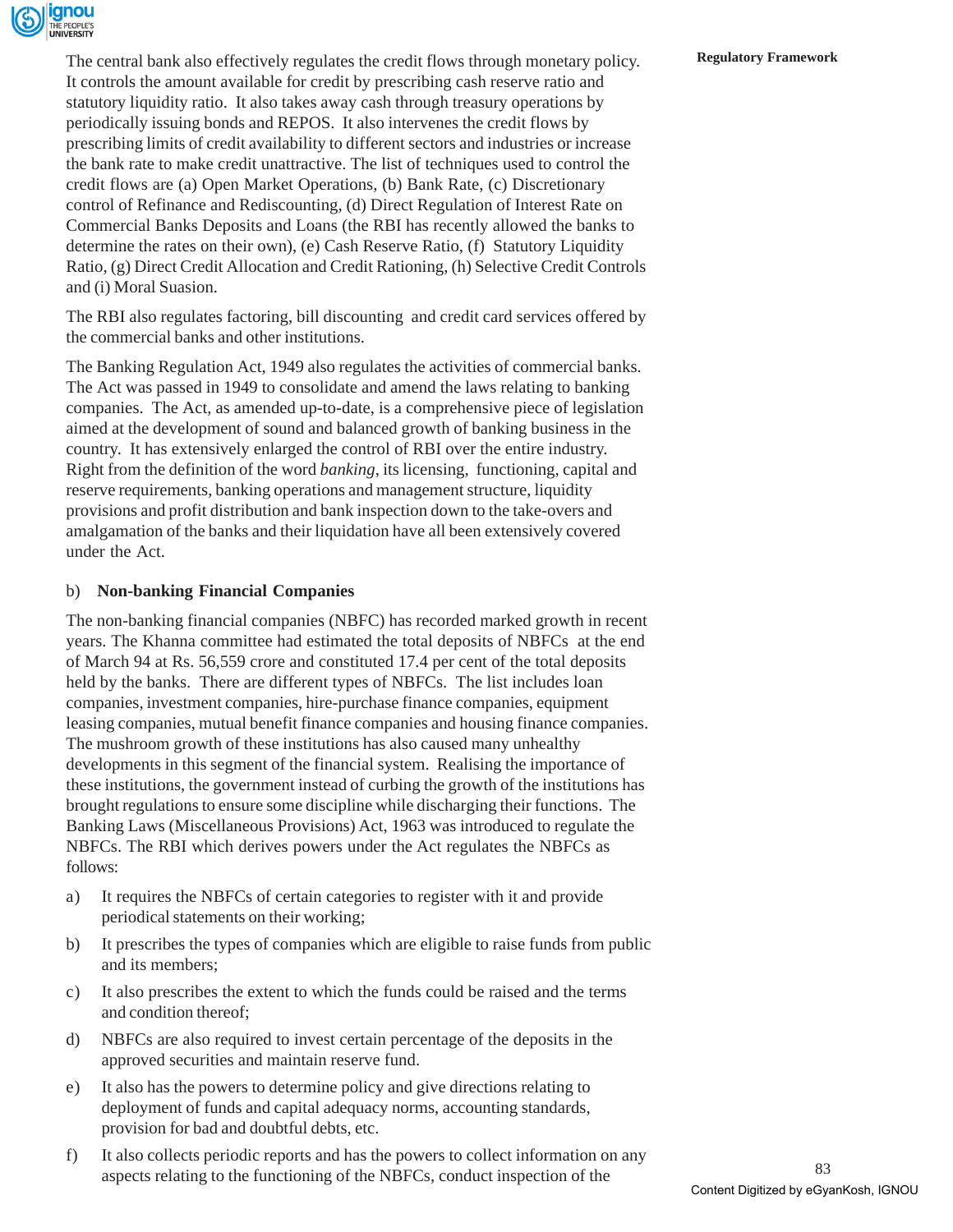

books of NBFCs and investigate on any aspects relating to the activities of the NBFCs.

g) Finally, it has the powers to punish the erring NBFCs either imposing penalties or suspending or cancelling the license or registration and initiate appropriate actions against the management of NBFCs.

The RBI has issued three major directions to regulate different forms of non-banking financial companies and other financial institutions. They are:

- a) Non-banking Finance Companies Directions, 1977;
- b) Miscellaneous Non-Banking Finance Companies Directions, 1977; and
- c) Residuary Non-Banking Companies Directions, 1987.

The mushroom growth of non-banking financial companies causes hardship in regulating these companies in an effective manner since the infrastructure requirement is so high that RBI is presently lacking. In order to overcome the difficulties in implementing the regulation, RBI has recently taken a number of measures especially after the failure of many such companies in meeting the depositholders liabilities. The compulsory registration, capital adequacy norm and mandatory credit rating are some of the recent measures aimed to restrict the growth of such companies which raise funds from the public.

In addition to the regulation prescribed by the RBI, there are several Acts and regulations that govern different types of non-banking financial companies. For example, leasing companies have to take into account the provisions of Indian Contract Act, Motor Vehicles Act, Indian Stamp Act, etc. Similarly, hire-purchase transactions are governed by the Indian Contract Act, Sale of Goods Act and Hire-Purchase Act. Though the Hire-Purchase Act is yet to be enforced, in the absence of any specific law on hire-purchase transactions, the provisions of the Act can be followed as guideline particularly, where no provisions exist in the general laws. The National Housing Bank (NHB) is empowered under the provisions of the NHB Act, 1987 to regulate the housing finance companies. The SEBI also regulates all these companies whenever they approach the market to raise capital.

### **5.4 REGULATIONS ON INSURANCE SERVICES**

Though the government was able to dismantle the restrictions in several financial services, the insurance services are yet to see any reform despite international pressures. In the Union Budget 1997-98, the Government has made a small beginning to allow private participation in the health insurance. This sector is however expected to see major changes in the next few years and consequently, the regulatory structure will also undergo major changes.

Before the nationalisation of life and general insurance and the setting up of LIC in 1956 and GIC in 1973 as monolithic institutions, insurers were regulated under the provisions of the Insurance Act, 1938 which was administered by the Controller of Insurance. The application of the Act was greatly modified by the nationalisation of the insurance companies and most of the regulatory functions were taken away from the Controller of Insurance and vested with LIC and GIC.

In order to improve the efficiency of insurance services in India, the Government of India had appointed a committee headed by R.N. Malhotra, the former Governor of Reserve Bank of India in April 1993. The Malhotra Committee has submitted its report in January, 1994 suggesting a comprehensive framework covering the entire gamut of life and general insurance. The Committee had recommended that private and foreign companies be allowed to enter into insurance sector. It also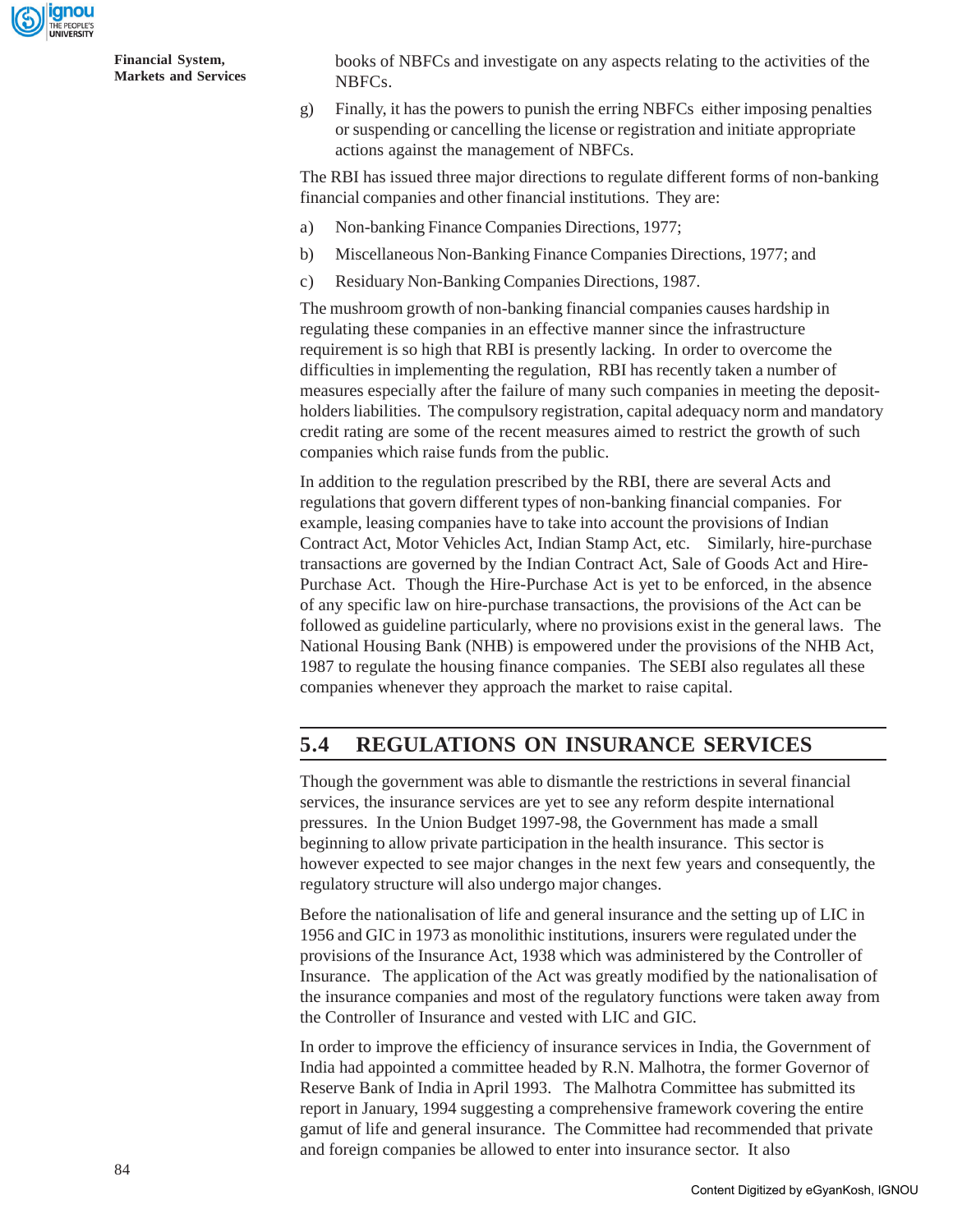

**Regulatory Framework** recommended to reduce the government holding in the LIC and GIC to 50% and mandated investments from 75% to 50% for LIC and 70% to 35% for GIC and its subsidiaries. It also required the government to appoint a strong and effective Insurance Regulatory Authority in the form of statutory autonomous board on the lines of SEBI and the Tariff Advisory Committee be delinked from the GIC and function as a separate authority under the regulator.

With an objective of reforming the insurance sector and allowing private entrants, the Government of India had set up an interim Insurance Regulatory Authority (IRA) in January, 1996 and introduced the Insurance Regulatory Authority Bill 1996, in December 1996 to give statutory status. The duties, powers and functions of the IRA as per the Bill are:

- i) to regulate, promote and ensure orderly growth of the insurance business;
- ii) to exercise all powers and perform all functions of the Controller of Insurance under the Insurance Act, 1938; LIC Act, 1956; and the General Insurance Business (Nationalisation) Act, 1972, or any other law relating to insurance for the time being in force;
- iii) to protect the interest of the policyholders in matters concerning assigning of policy, nomination by policyholders, insurable interest, settlement of insurance claims, surrender value of the policy and other terms and conditions of contract insurance;
- iv) to promote efficiency in the conduct of insurance business;
- v) to promote and regulate professional organisations connected with the insurance business;
- vi) to call for information from, undertake inspection and conduct enquires and investigation including audit of the insurers, insurance intermediaries and other organisations connected with the insurance business;
- vii) to control and regulate the rates, advantages, terms and conditions that may be offered by the insurer;
- viii) to prescribe the form and manner in which books of accounts will be maintained and statements of accounts will be rendered by insurers and other insurance intermediaries;
- ix) to regulate investment of funds by insurance companies;
- x) to regulate maintenance of margin of solvency;
- xi) to adjudicate disputes between insurers and intermediaries.

### **5.5 REGULATIONS ON INVESTMENT SERVICES**

Investment services are primarily fund based activities. The mutual funds and venture capital funds directly fall under the investment services. Though portfolio management service is advisory in nature, the regulation on portfolio management services could be discussed under the heading of investment services as this service is closely linked with the investment services. Similarly, stock exchanges and stock broking institutions have close link with the investment activities and thus regulation on them could be conveniently discussed along with other direct investment activities. The regulatory set up consists of Securities Contracts (Regulation) Act (SCRA), 1956, SEBI Regulations and Reserve Bank of India. Before discussing the regulatory framework under each of the investment and investment related services, it is appropriate to know Securities and Exchange Board of India which is emerging as a powerful regulator of various financial services.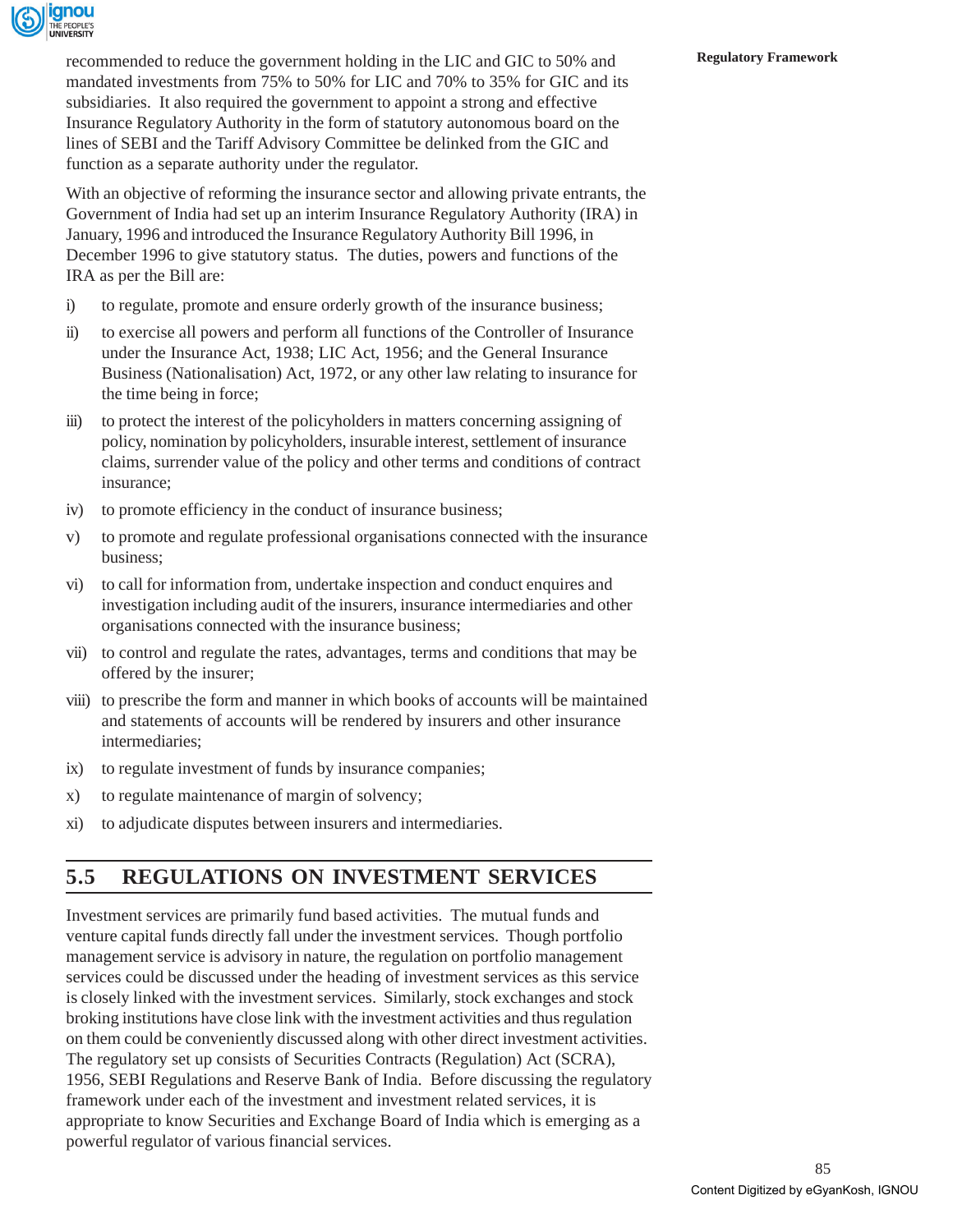

#### a) **The Securities and Exchange Board of India (SEBI)**

The complex nature of financial markets and high level of integration of different segments of the market, the National Securities Exchange Commissions have been set up to monitor the activities of financial markets and the service providers in order to ensure healthy development of the market and safeguards the interest of investors. On the suggestion of the high powered Committee on the Stock Exchange Reforms headed by G.S.Patel, the Government of India has set up the Securities and Exchange Board of India on 12<sup>th</sup> April, 1988. The Board initially functioned as advisory agency but in 1992, the SEBI has been given the legal status by the Securities and Exchange Board of India Ordinance 1992 which has been subsequently passed in the Parliament to become an Act. The SEBI Act, 1992 entrusts the responsibility of protecting the interest of investors in securities and to promote the development of, and to regulate securities market by such measure it thinks fit. The Act also listed a few activities that SEBI could perform to achieve the above objectives. They are:

- a) regulating the business of stock exchanges and any other securities markets;
- b) registering and regulating the working of stock brokers, sub-brokers, share transfer agent, merchant bankers and other intermediaries who may be associated with securities market in any manner;
- c) registering and regulating the working of collective investment schemes including mutual funds;
- d) promoting and regulating self-regulatory organisations;
- e) prohibiting fraudulent and unfair trade practices relating to securities markets;
- f) promoting investors education and training of intermediaries of securities markets;
- g) prohibiting insider trading in securities;
- h) regulating substantial acquisition of shares and take-over of companies;
- i) calling for information from, undertaking inspection, conducting enquires and audits of the stock exchanges, intermediaries and self-regulatory organisations in the securities markets;
- j) performing such functions and exercising such powers under the SCRA, 1952 as may be delegated to it by the Central Government;
- k) levying fees or other charges for carrying out these activities;
- l) conducting research for the above purpose; and
- m) performing such other functions as may be required.

The SEBI has, during the period of five years of its existence since it received legal status, brought out a number of regulations and guidelines to bring an orderly functioning of the securities markets. It has also created special wings for Primary Market, Secondary Market, Mutual Funds, Surveillance, Research, etc. These regulations and guidelines serve the basic structure of regulatory framework for several financial services. The SEBI Act also provides that parties aggrieved by its order can appeal to the Central Government within a prescribed time limit. The regulations relating to different financial services connected with investment activities are discussed below:

#### b) **Mutual Funds**

The mutual funds in India could be broadly classified into three groups for the purpose of regulations governing the mutual funds. They are: Unit Trust of India, Public Sector and Private Sector Mutual Funds, and Money Market and Off-Shore Mutual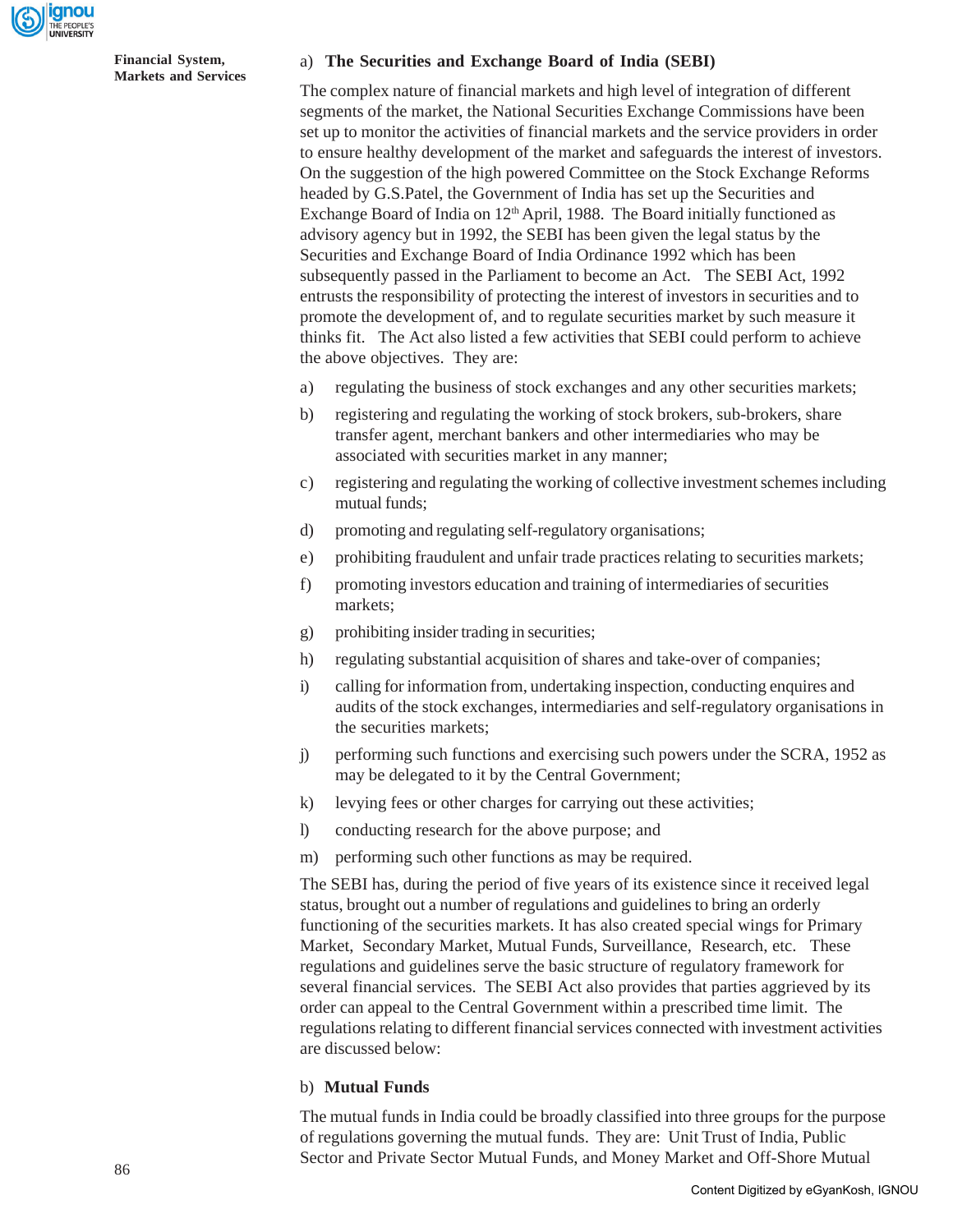

Funds. The Unit Trust of India (UTI) was established by the Government of India **Regulatory Framework** as a Trust under UTI Act, 1963. Since inception, the UTI has offered several schemes and it is governed by the UTI Act, 1963.

In 1986, the government has allowed the public sector banks to enter into mutual fund service and within a short period of time several public sector banks have commenced their mutual fund service. In these public sector banks mutual funds were governed by the Reserve Bank of India. In February, 1992, the Ministry of Finance issued a notification to the effect that all mutual funds be regulated by the SEBI and allowed the private sector entry into mutual funds service. In 1993, the SEBI brought the first mutual funds regulation which prescribed the structure of the mutual funds and other requirements. The public sector and private sector mutual funds are now governed by this regulation which is periodically revised. The SEBI (Mutual Funds) Regulations, 1993 require compulsory registration of all public and private sector mutual funds companies and approval of individual schemes offered by the mutual funds. It also requires separation of mutual funds service from investment activities which has to be entrusted with a separate company known as Asset Management Company (AMC). It has also prescribed a detailed disclosure norms to ensure transparency in the operation of mutual funds schemes. The SEBI has issued a fresh set of regulations governing the mutual funds in 1996. Since Mutual Funds are established as a Trust, they are also regulated by the Indian Trust Act, 1882.

The Money Market Mutual Funds (MMMF) and Off-shore Mutual Funds (OMC) are regulated by the Reserve Bank of India. The RBI has appointed a Task Force under the Chairmanship of Shri. D. Basu to study the feasibility of allowing MMMF to function in India in 1991 and the Task Force submitted its report in January, 1992. The RBI issued Guidelines for MMMF in April 1992. The SEBI has also issued guidelines for the money market transactions of mutual funds under its regulation.

#### c) **Venture Capital Financing**

Venture Capital institutions participate in the equity of companies which are not in a position to raise equity capital directly from the market due to new technology or small size of the venture in the initial stage. The venture capital institutions sell the equity in the market once the company established its standing in the market and normally, such public offers are accompanied with a similar public offering from the company. The venture capital industry in India is of relatively recent origin. It was originally in the form of special schemes of Development Finance Institutions (DFI). In the Union Budget 1988-89, the then Finance Minister announced the formulation of scheme under which Venture Capital Funds (VCF)/Venture Capital Companies (VCC) would be enabled to invest in new enterprises and be eligible for favourable treatment of capital gains and dividend. The Controller of Capital Issues (CCI) initially brought out a detailed guideline that govern venture capital funds. However, the SEBI was empowered in 1995 by the government to regulate the VCF/VCC and consequently the earlier regulation issued by the CCI was repealed on July 25, 1995.

The SEBI has brought out a detailed regulation known as SEBI Venture Capital Funds Regulation, 1996. The SEBI regulation on VCF prescribes compulsory registration of VCF, investment conditions, management of the company and maintenance of records. It also has an authority to inspect the books and investigate the charges and also take penal action against the erring VCF. In addition to SEBI regulation, the VCFs are also governed by the Income Tax Act. The VCFs are required to apply to the Director of Income Tax (Exemptions) to avail favourable treatment on dividend income and capital gains. The VCFs have to fulfil certain condition laid down under the Act to get such benefits. The Government of India has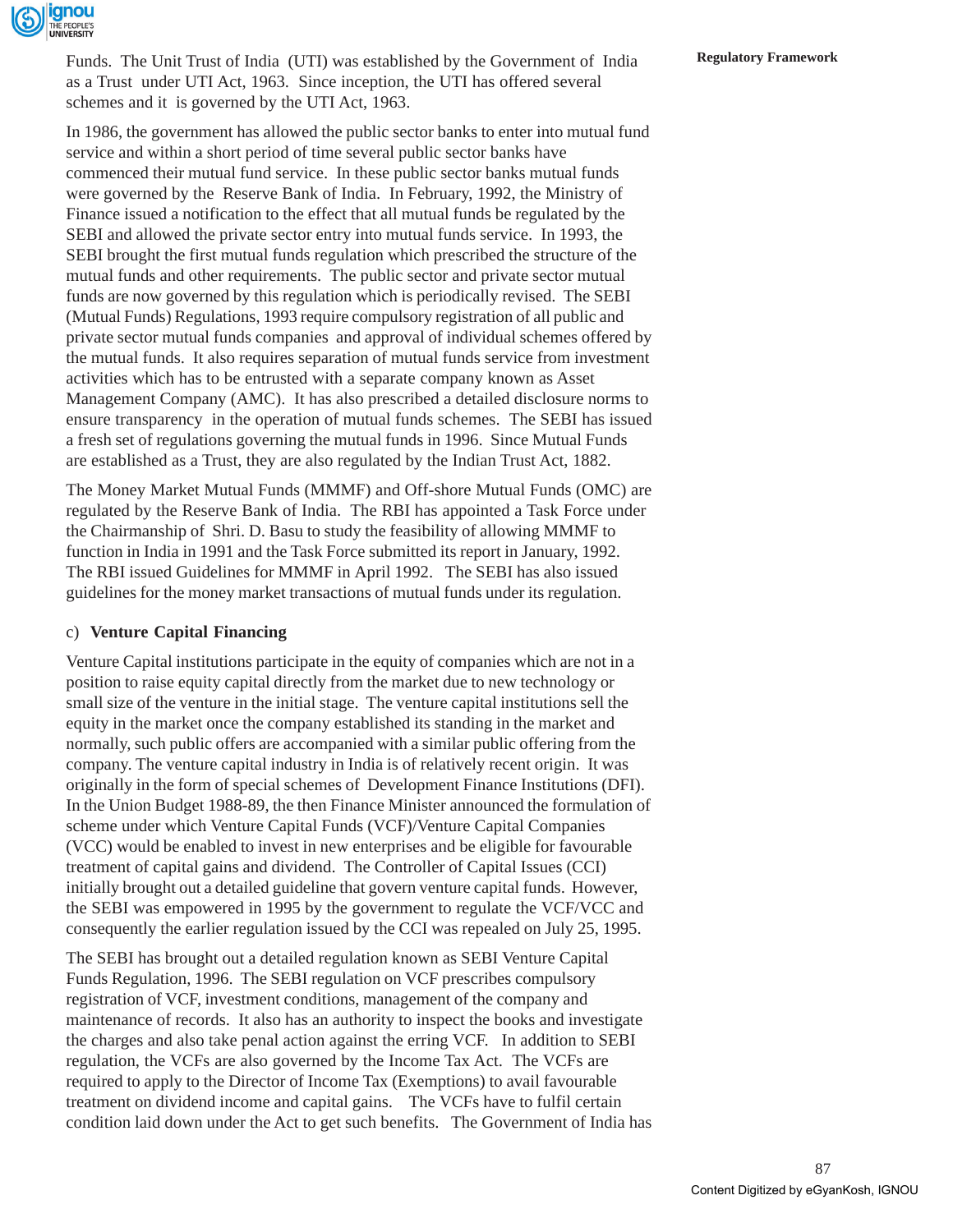

allowed the overseas venture capital companies to operate in India in 1995 and they require the approval of Foreign Investment Approval Board (FIPB).

#### d) **Portfolio Management Services**

The portfolio manager is one who in pursuant to a contract or arrangement with a client advises or directs or undertakes on behalf of the client (whether as a discretionary portfolio manager or otherwise) the management or administration of a portfolio of securities or the funds of the client. The SEBI has issued a detailed guideline in 1993 (SEBI (Portfolio Managers) Regulations, 1993) to regulate this advisory service. The regulation requires compulsory registration of portfolio managers before starting their service, terms and conditions of the schemes that could be offered, managerial requirement, disclosure norms and periodical reporting to SEBI.

The commercial banks are also offering portfolio management service to their customers. These services are regulated by the RBI which issued a detailed guideline to regulate this service in 1991.

#### e) **Stock Broking**

The stock brokers who are the members of recognised stock exchanges enable the investors to buy and sell securities in the secondary market. They also act as a broker to the companies which want to raise capital in the primary market. The stock broking service is regulated by the Securities Contracts (Regulation) Act, (SCRA) 1956 and its Rules, 1957, SEBI (Brokers and Sub-brokers) Regulation, 1992 and the by-laws of Stock Exchange where the broker is a member.

While the SCRA regulates the stock exchanges, the Securities Contracts (Regulation) Rules, 1957 prescribes the qualification for membership of a recognised stock exchange, books of accounts to be maintained by the members and the minimum number of years the documents and books are to be maintained. The SEBI regulation requires compulsory registration of members of stock exchange and prescribed net- worth requirement and capital adequacy norms, books and records to be maintained and code of conducts to be adopted by the members. The SEBI also has the powers to inspect books and records and investigate the investors and other brokers complaints against the stock broker. The sub-brokers are also governed by the same regulation and SEBI requires them to be registered through a member of stock exchange under whom the sub-broker will transact business. The by-laws of the stock exchange is in the nature of self-regulation and varies from exchange to exchange. It generally prescribes how the members have to conduct the business and deal with other members of the exchange. It also prescribes how disputes between the members and members and investors are to be settled.

In addition to the above three regulations, the members of stock exchange need to have a working knowledge on the Negotiable Instruments Act, 1881, Indian Stamp Act, 1889 as in force in their respective states, and provisions relating to Service Tax introduced in the Finance Act, 1994.

#### **Activity 2**

a) Explain the role of RBI, IRA and SEBI as regulators.

...................................................................................................................... ...................................................................................................................... ......................................................................................................................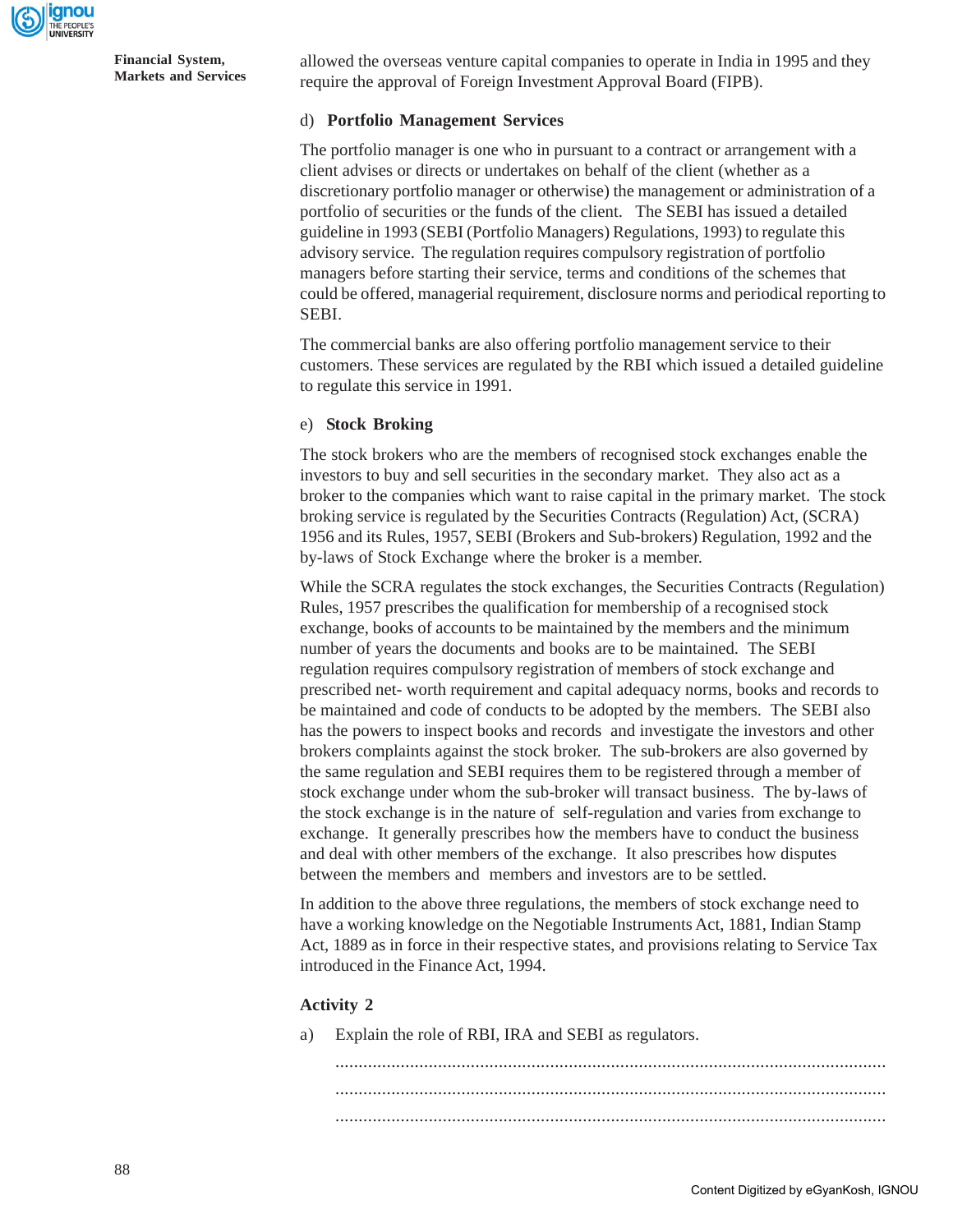

b) How do you explain the RBI's recent move on removing interest rate ceiling and **Regulatory Framework** amount to be raised from the market for the NBFC on the one hand and restricting the NBFCs in raising deposits from the market?

......................................................................................................................

......................................................................................................................

......................................................................................................................

c) Draw a structure of Mutual Fund Service as provided by the SEBI

...................................................................................................................... ...................................................................................................................... ......................................................................................................................

### **5.6 REGULATIONS ON MERCHANT BANKING AND OTHER INTERMEDIARIES**

There are several intermediaries associated with management of public and rights issue of capital. While the Merchant Banker is the main intermediary, others associated with the issue management are Underwriter, Brokers, Market makers, Registrar, Advisors, Collection Bankers, Advertisement Consultants, Debenture Trustees and Credit Rating Agencies. The SEBI has issued a detailed guideline/ regulation on many of these intermediaries. They are:

- a) SEBI (Merchant Banker) Regulation, 1992;
- b) SEBI Rules for Underwriters;

#### **Exhibit 5.2 : A bird's-eye view of Regulation on Financial Services**



- a) SEBI (Brokers and Sub-brokers) Regulation, 1992;
- b) SEBI Rules for Registrar to an Issue and Share Transfer Agents, 1993;
- c) SEBI (Bankers to an Issue) Regulations, 1994;
- d) SEBI (Debenture Trustees) Regulations, 1993;
- e) Code of Advertisement to Capital Offerings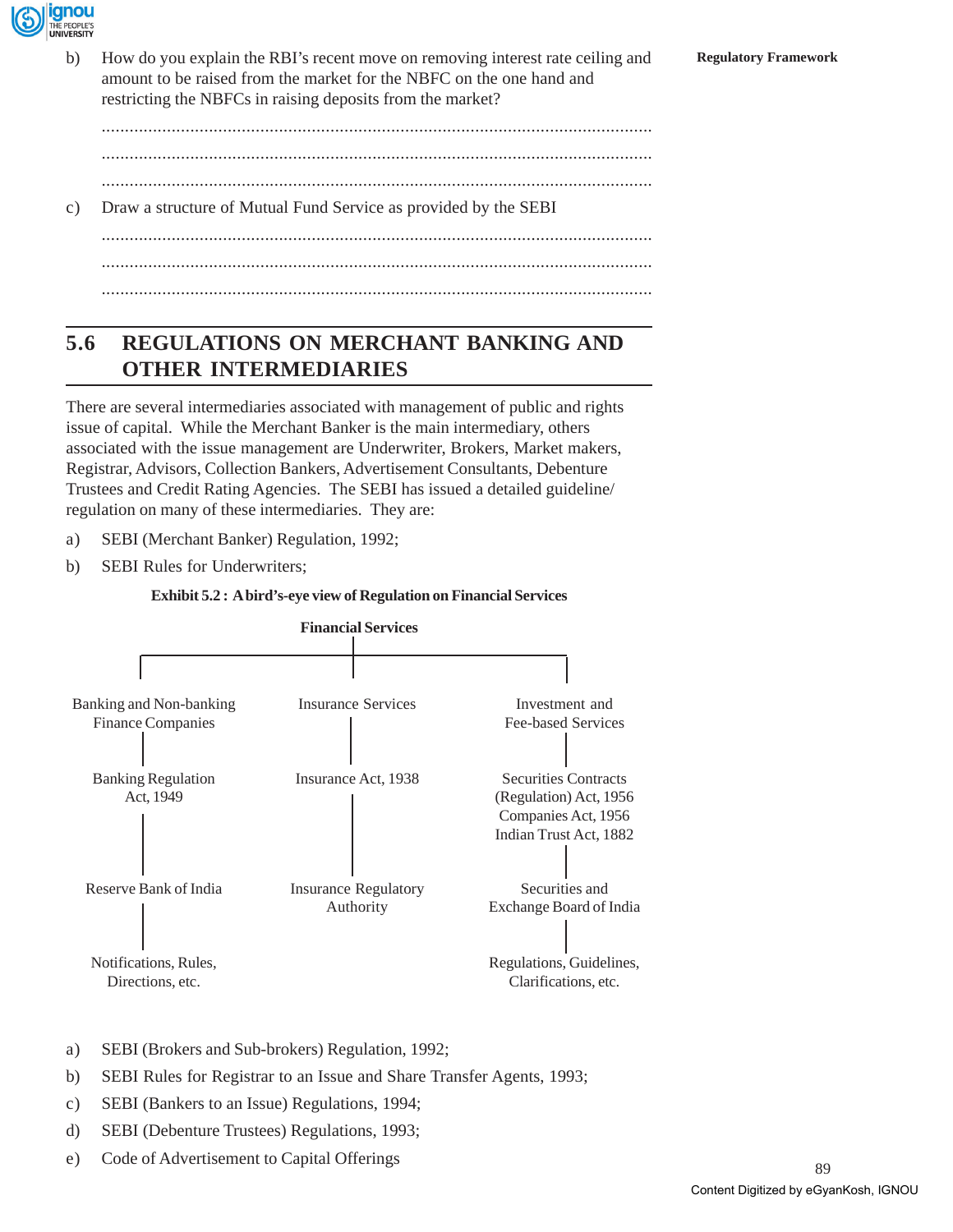

The intermediaries are required to register themselves with the SEBI under the relevant regulations before commencing the business. These regulations have also prescribed the eligibility norms for registration, net worth and capital adequacy norm wherever relevant and code of conduct. As observed in other regulations, these regulations also empower the SEBI to inspect the books and record and conduct investigation on the affairs of the intermediaries and take appropriate action against them wherever required.

The SEBI relies on the merchant bankers most, when it comes to supervising the equity and debt offerings of companies. The Merchant Banker who acts as a lead manager to an issue is expected to examine whether all the provisions relating to SEBI by the company as well as other intermediaries are duly complied with and issue a due-diligence certificate to that effect. SEBI Guidelines for Disclosure and Investor Protection, 1992 which frames the rules relating to issue of capital is also relevant to the merchant bankers. If a Merchant Banker offers its service to an acquirer, the SEBI (Substantial Acquisition of Shares and Take-overs) Regulations, 1994 provides the procedure to be followed by the acquirer and the merchant banker for such acquisition of shares.

#### **Activity 3**

a) How are the merchant bankers used to enforce regulations relating to capital offerings and other intermediaries?

| b) | How does SEBI protect the interest of investors?                                              |
|----|-----------------------------------------------------------------------------------------------|
|    |                                                                                               |
|    |                                                                                               |
|    |                                                                                               |
|    |                                                                                               |
| c) | What are the regulations to be studied in order to offer Mergers and Acquisition<br>services? |
|    |                                                                                               |
|    |                                                                                               |
|    |                                                                                               |

### **5.7 SUMMARY**

Financial services industry plays an important role in the economic development of the country. If there is any collapse in the financial services industry, it adversely affect the economy. The recent developments in the East-Asian countries where the failure of banks and other financial services firms have thrown out millions of people from their jobs. The securities scam of 1992 and Primary market scam of 1994 in India have affected the industries to raise capital from the public and reduced the level of investments in the economy. In order to ensure that there is no adverse effect on the economy, the financial services industry is the most regulated segment of the economy all over the world. The objective of the regulation is not to control the growth of the industry and on the contrary allows growth as well as freedom to operate subject to fulfilment of certain conditions. Despite strict regulations, the industry has recorded high level of growth all over the world and efficiency and innovation are the key to the success of the industry. Thus the objectives of the regulations are to ensure orderly growth of the industry, protecting the investors and other participants of the markets and using the industry for the development of the economy.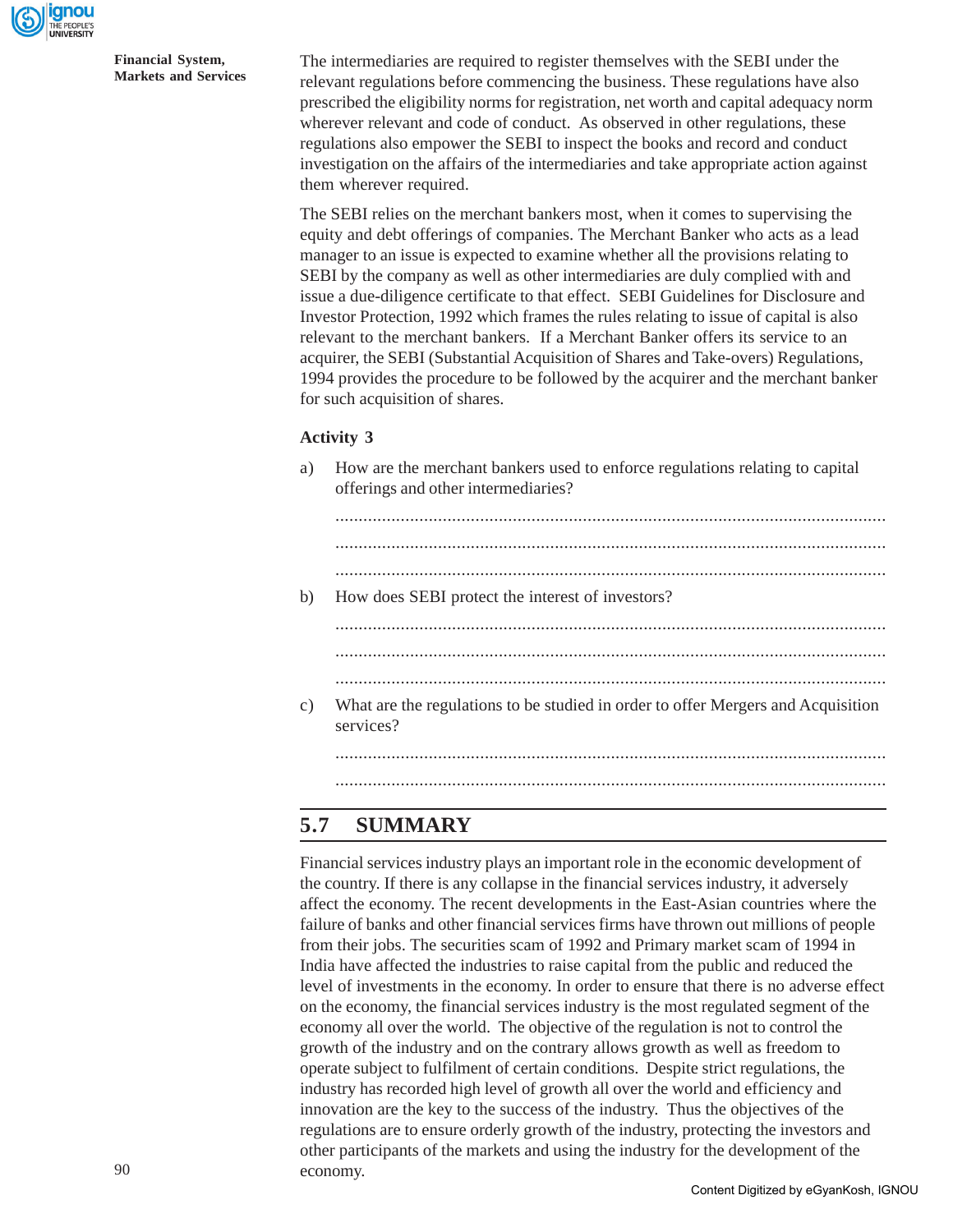

The regulations can be broadly classified into structural regulations, prudential **Regulatory Framework** regulations and investor protection regulations. While the structural regulations cover the main types of activities that different forms of institutions are permitted to engage in, the prudential regulations aim to ensure capital adequacy, liquidity and solvency of the institutions. The investor protection regulations are designed to protect the investors from the frauds, malpractice and collapse. There are three forms of regulations that govern the financial industry. At the macro level, the legislation passed by the Parliament gives a general regulatory framework and stipulate the government agency which is in charge for administrating the provisions of the Act. The regulatory agencies set up by the government like SEBI frame several regulations at micro level and these regulations, guidelines and notifications constitute the second form of regulation. The third form of regulation is in the nature of selfregulation where the industry association frame the operating system of the industry, code of conduct to their members and procedure for settling the dispute between the members.

The Banking Regulation Act, 1949, Insurance Act, 1938 and Securities Contracts (Regulation) Act, 1956 provides macro level regulation on banking, insurance and securities markets transactions. The Reserve Bank of India, Insurance Regulatory Authority and Securities and Exchange Board of India are the major regulators of the industry. They have issued a number of regulations, guidelines, notifications, clarifications, etc., that govern the activities of the financial service providers. The stock exchanges, Merchant Banking Association, Foreign Exchange Dealers Association, Equipment Leasing Companies Association, etc., have formed separate by-laws and regulations that govern their members. All these regulations play a vital role for the development of the financial service industry.

### **5.8 KEY WORDS**

**Structural Regulation** determines the type of activities that different forms of institutions are permitted to engage in.

**Prudential Regulation** covers the internal management of financial service providers in relation to capital adequacy, liquidity and solvency.

**Investors' Protection Regulation** determine the nature and level of disclosure to be made by the financial service providers to the investors.

**Banking Regulations** consisting of Banking Regulation Act, 1949 and Directions from the Reserve Bank of India, govern the activities of the banking companies.

**NBFC Regulations** are those directions given by the RBI to regulate different forms of Non-banking financial companies.

**Insurance Regulatory Authority** (interim) was set up in 1996 based on the recommendations of the Malhotra Committee primarily to regulate, promote and ensure orderly growth of the insurance business in a free market economy.

**SEBI** is a statutory body that regulate the securities markets and their participants with a main objective of protecting the interest of investors.

**SEBI Regulations** are set of regulations and guidelines issued by the SEBI on various investment institutions and market intermediaries.

**Self Regulations** are those framed by various industry association that govern its members activities, code of conduct and settlement of disputes between them.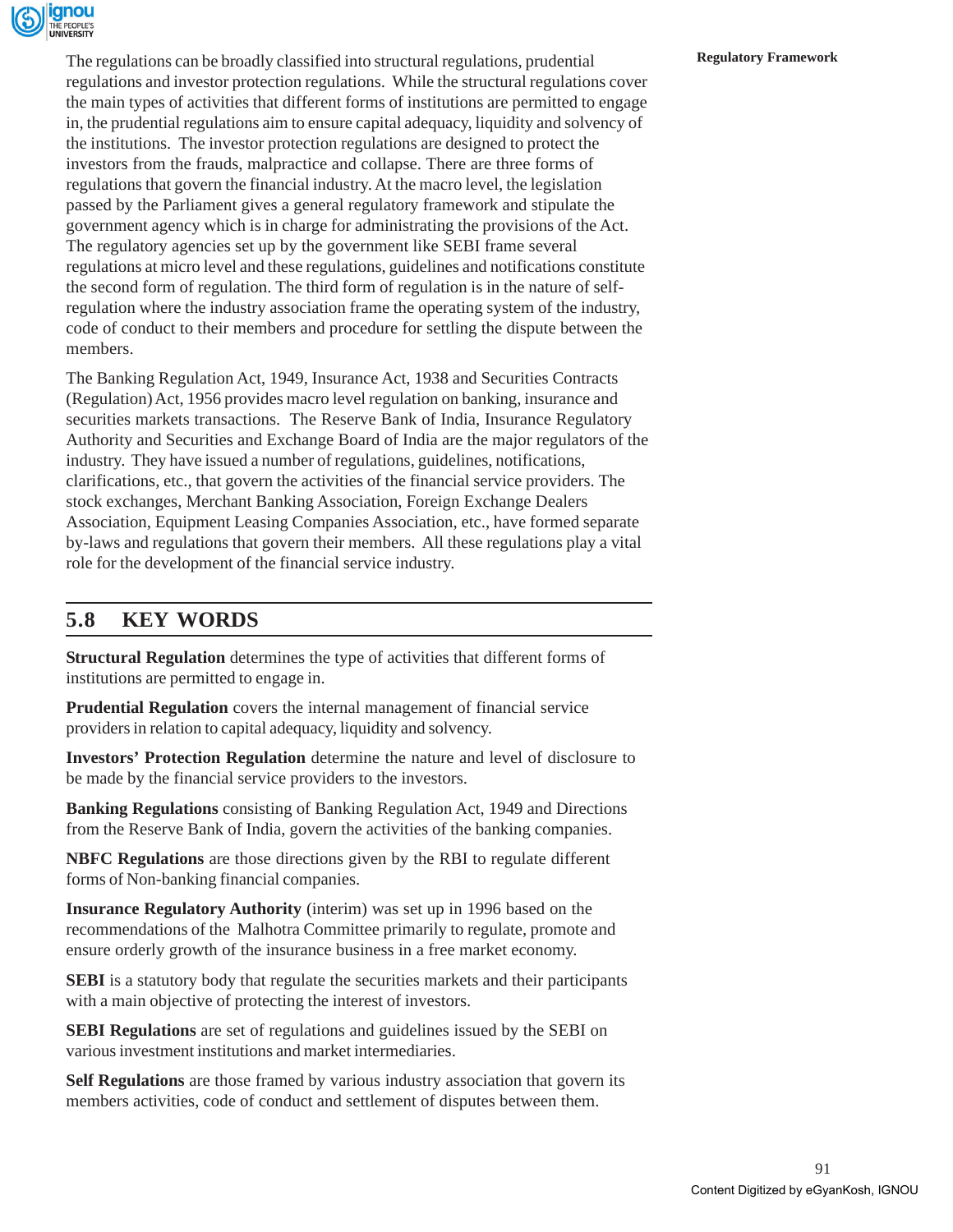

**Financial System,**

### **Markets and Services 5.9 SELF ASSESSMENT QUESTIONS**

- 1) Why scams and defaults occur quiet frequently in the financial service industry despite regulations?
- 2) How do you classify the existing regulations governing the financial service industry on the basis of their scope?
- 3) What is the role of regulations in a free market economy?
- 4) How does SEBI regulate fund-based and fee-based activities?
- 5) What are the objectives of self-regulations? Do you feel self-regulations are better than formal regulations?

#### **Answers to Activities**

#### **Activity 1**

- a) The broad objectives of regulation on financial services are (i) to ensure orderly growth of the industry, (ii) to minimise the frauds, collapse and scams, and (iii) to protect the interest of the investors.
- b) Prudential regulations relate to prescribing norms for capital adequacy, liquidity and solvency. For the stock broking service, the SEBI has prescribed capital adequacy norms and stock exchanges also closely monitor the member's trade exposure in the market on real time basis to ensure that they are within prescribed limit.
- c) It is true that there are comprehensive legislation that cover different financial services. However, regulators are required to ensure that the provisions of the Acts are implemented. Further, financial service industry is dynamic in nature and rigid provisions of the Act may not cope up with the changing conditions. As regulators who derive power from the legislation can respond fast to the changes and thus more desirable.

#### **Activity 2**

- a) While the Reserve Bank of India regulates the commercial banks and nonbanking financial institutions, the Insurance Regulatory Authority (IRA) regulates the insurance sector. The SEBI regulatory role is bigger than the other two since the number of investment institutions and market intermediaries are not only very large but also operationally different from each other. SEBI regulates all the investment institutions and market intermediaries.
- b) The RBI in an effort to free the interest rates in the economy has taken a number of steps. It has first partially removed the interest rate setting on commercial banks. Keeping this logic and trend, it has removed all the restrictions on interest rates relating to NBFC's deposits. However, this concession was misused by several NBFCs leading to rate-war and finally few NBFCs were not able to meet their commitment. As a regulator, the RBI introduced certain prudential regulations that will ensure capital adequacy, solvency and liquidity.
- c) The SEBI requires the sponsor of mutual fund to register as a trust under Indian Trust Act, 1882. While the Trust will offer the schemes, the schemes are managed by an Asset Management Company (AMC). In other words, the SEBI wants the fund management should be in the hand of professionals and be separated from the mutual funds. Thus, the SEBI's structure on mutual funds consists of sponsor, trust and asset management company.